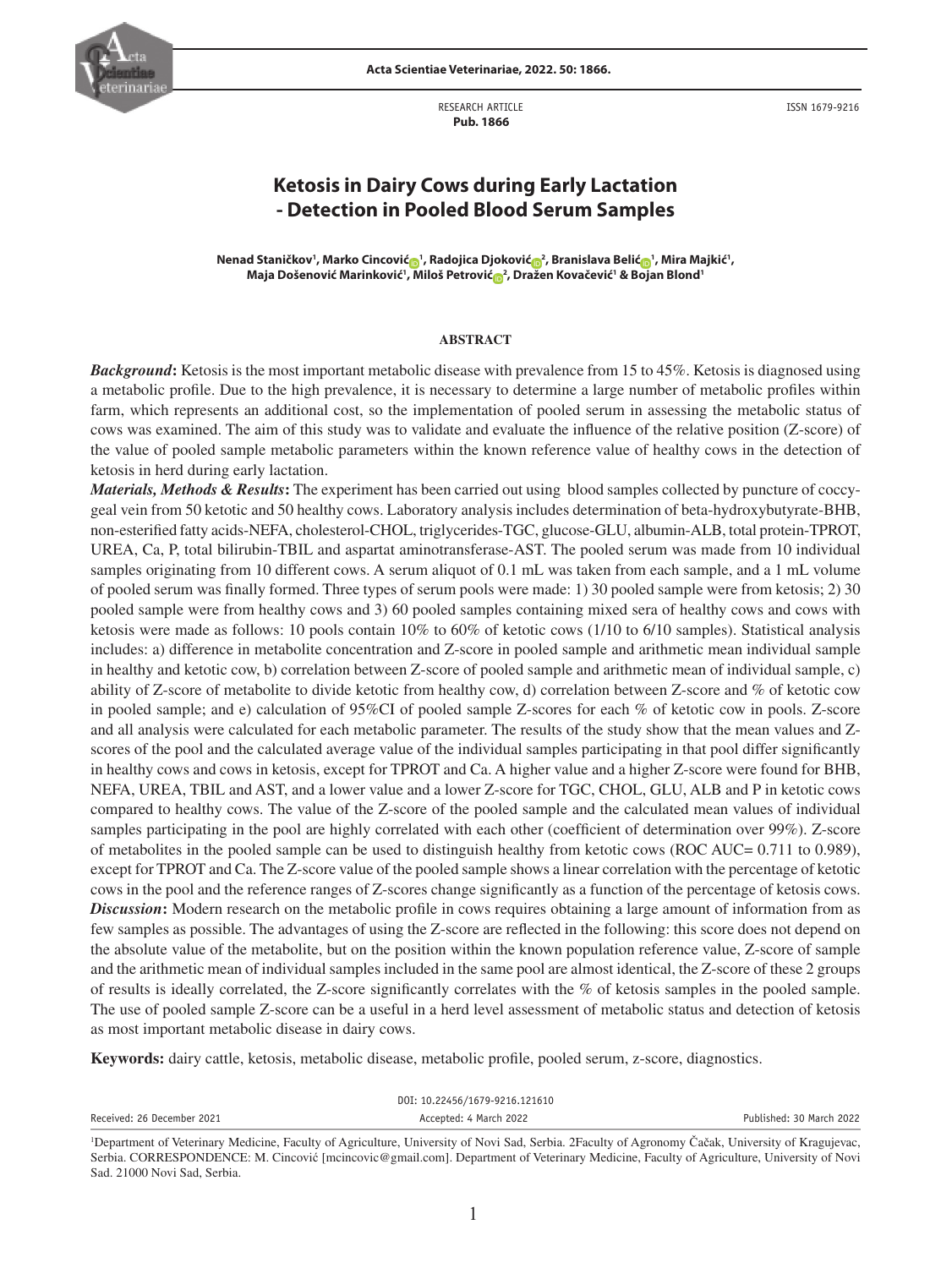**N. Staničkov, M. Cincović, R. Djoković,** *et al***. 2022.** Ketosis in Dairy Cows during Early Lactation - Detection in Pooled Blood Serum Samples. *Acta Scientiae Veterinariae*. 50: 1866.

## **INTRODUCTION**

Ketosis is the most important metabolic disease in cows that occurs as a result of increased homeoresis and negative energy balance in the early lactation, and is characterized by increased lipolysis, ketogenesis, fatty liver, inflammation and insulin resistance [8,10]. The incidence of ketosis in early lactation is from 15-45% and prevalence is from 30-53%, with bed consequence due to associated diseases, reduced reproductive performance and milk production and more frequent culling of cows [3,9,29,32].

Ketosis is diagnosed using a metabolic profile, when the limit values of BHB in the blood are > 3 mmol/L for clinical and 1.2-2.9 mmol/L for subclinical ketosis, while the value of BHB in milk is 10 times lower [15,23,25,34]. Limit values have also been established for other metabolic profile parameters such as NEFA, glucose or AST [4,31]. Due to the high prevalence, it is necessary to determine a large number of metabolic profiles within the farm, which represents an additional cost, so the possibility of using a pooled serum in assessing the metabolic status of cows was examined. Authors find significant difference between the mean value of pooled sample in healthy and diseased cow [14]. The concentration of metabolites in the pooled sample depends on the percentage of cows whose values are outside the reference values [33].

There are no data on the influence of pathological samples on metabolite values in pooled samples and how pool values are positioned through known reference values. The aim of this study was to validate and evaluate the influence of the relative position (Z-score) of the value of pooled sample metabolic parameters within the known reference value of healthy cows in the diagnosis of ketosis in dairy cows during early lactation.

# **MATERIALS AND METHODS**

# *Samples and serum pooling*

The experiment has been carried out using blood samples collected by puncture of coccygeal vein from 50 ketotic and 50 healthy cows. The cows were a Holstein-Friesian breed. The samples were delivered to the Laboratory of Pathophysiology at the Department of Veterinary Medicine, University of Novi Sad for the purpose of laboratory diagnosis of ketosis or regular metabolic profile of cows. Serum sample volume of 4 mL was obtained from each cow. Part of sample volume of 1 mL was used for determination of metabolic parameters, and 3 mL was divided on 30 portions (0.1mL per portion) - individual samples ready for pooling. Healthy and ketotic samples included in the pool were determined by random selection from basis of 50 ketotic and healthy cows, i.e. 3000 samples. The pooled serum was made from 10 individual samples originating from 10 different cows. A serum aliquot of 0.1 mL was taken from each sample, and a 1 mL volume of pooled serum was finally formed. Three types of serum pools were made: 1) 30 pooled sample were from ketosis, 2) 30 pooled sample were from healthy cows and 3) 60 pooled samples containing mixed sera of healthy cows and cows with ketosis were made as follows: 10 pools contain 10% (1 ketotic and 9 healthy individual sample participate in the pool, 1/10), 10 pools contain 20% (2/10), 10 contains 30% (3/10), 10 contains 40% (4/10), 10 contains 50% (5/10) and 10 contains 60% of ketotic cows (6/10).

# *Laboratory analysis*

Blood samples were in appropriate tubes with clot activator<sup>1</sup>. Biochemical parameters (BHB, NEFA, CHOL, TGC, GLU, ALB, TPROT, UREA, Ca, P, TBIL and AST) were measured by standard reagents<sup>2</sup> at automatic spectrophotometer<sup>3</sup>. Serum was haemolysis-free, transparent and species-appropriate and was processed within the recommended time range to avoid preanalytical variability [17].

# *Statistical analysis*

Difference in metabolite concentration and Z-score in pooled sample and arithmetic mean individual sample included in pool in healthy and ketotic cow were determined. Four groups were formed which include pool healthy, mean healthy, pool ketotic and mean ketotic, and ANOVA analysis was used. The relative positional value of each individual metabolite was determined whether it was determined in a pool or calculated from individual samples that participated in the preparation of that pool. The relative position value is expressed through the Z-score according to the following formula  $Z =$  $(x-\mu)$  / SD, where Z-position value (Z-score), x value of the pool or the mean value of individual samples involved in making that pool,  $\mu$  - mean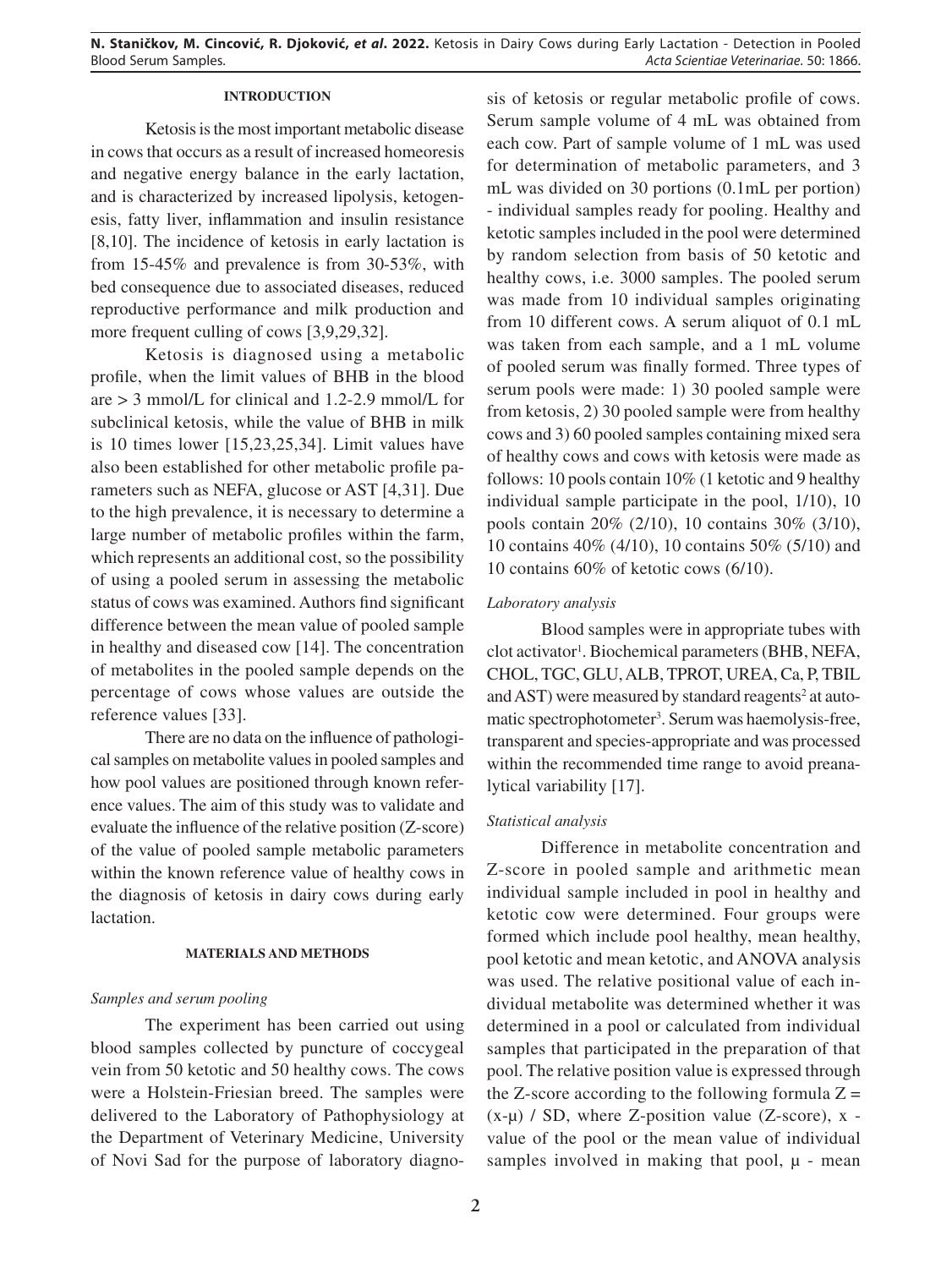**N. Stanič, M. Cincović, R. Ðoković,** *et al***. 2022.** Ketosis in Dairy Cows during Early Lactation - Detection in Pooled Acta Scientiae Veterinariae. 50: 1866.

population value and SD - standard deviation of the reference population. The mean population and SD population were determined based on the reference values for dairy cows established by our laboratory [1], and included cows in the territories where the farms from which the samples in this study originate are located. In order to determine the possibility of using the Z-score pool as a universal indicator, the correlation between the Z-score of pooled sample and the calculated mean values originating from the same samples that formed the pool using Pearson's correlation coefficient was examined. It was then examined whether the discrimination of healthy and ketotic cows could be performed on the basis of the Z-score value, which was graphically represented as the ROC curve and the area below the ROC curve (ROC AUC) was determined and tested. Finally, the relationship between Z-score and% of cows with ketosis in the pooled sample was examined using Pearson's correlation coefficient and regression lines. At the end, mean value and preliminary 95%CI Z-score reference intervals for each metabolite were calculated as a function of the percentage of ketotic cows in the pooled sample. A standard statistical package4 was used for statistical processing.

# **RESULTS**

The results of the study show that the mean values of the pool and the mean of the individual samples participating in that pool, as well as the Z-scores of the pool and the calculated mean values differ significantly in healthy cows and cows in ketosis, except for TPROT and Ca, where statistically significant differences between healthy and kerosene cows (Table 1). A higher value and a higher Z-score were found for BHB, NEFA, UREA, TBIL and AST, and a lower value and a lower Z-score for TGC, CHOL, GLU, ALB and P in ketotic cows compared to healthy cows. There is no statistically significant difference between the measured value of the pool and the calculated mean value of the individual as well as their Z-scores within the healthy or ketotic group of cows separately (Table 1).

The value of the Z-score of the pooled sample and the calculated mean values of individual samples participating in the pool are highly correlated with each other (coefficient of determination over 99%) (Figure 1), so the Z-score of the pooled sample can be used to assess metabolic status of herd. By performing logistic regression and analyzing the ROC curve, we conclude that the Z-score of metabolites in the pooled sample can be used to distinguish healthy from ketotic cows (ROC AUC was 0.711 to 0.989), except for TPROT and Ca (ROC AUC was about 0.5) (Figure 2).

The Z-score value of the pooled sample shows a linear correlation with the percentage of ketotic cows in the pool for all examined parameters except for TPROT and Ca (Figure 3). Based on the correlation coefficient (square root of R2), we conclude that there are moderate to very strong correlations between the Z-score and the percentage of ketotic cows in the pooled sample. Based on the calculated mean and 95%CI ranges for Z-score, we found that the reference ranges of Z-scores change significantly as a function of the percentage of ketosis cows participating in the pool, especially when there are 40% or more of such cows within the pool (Table 2).



**Figure 1.** Regression line and correlation between Z-score of pooled sample and calculated mean of individual samples within pool.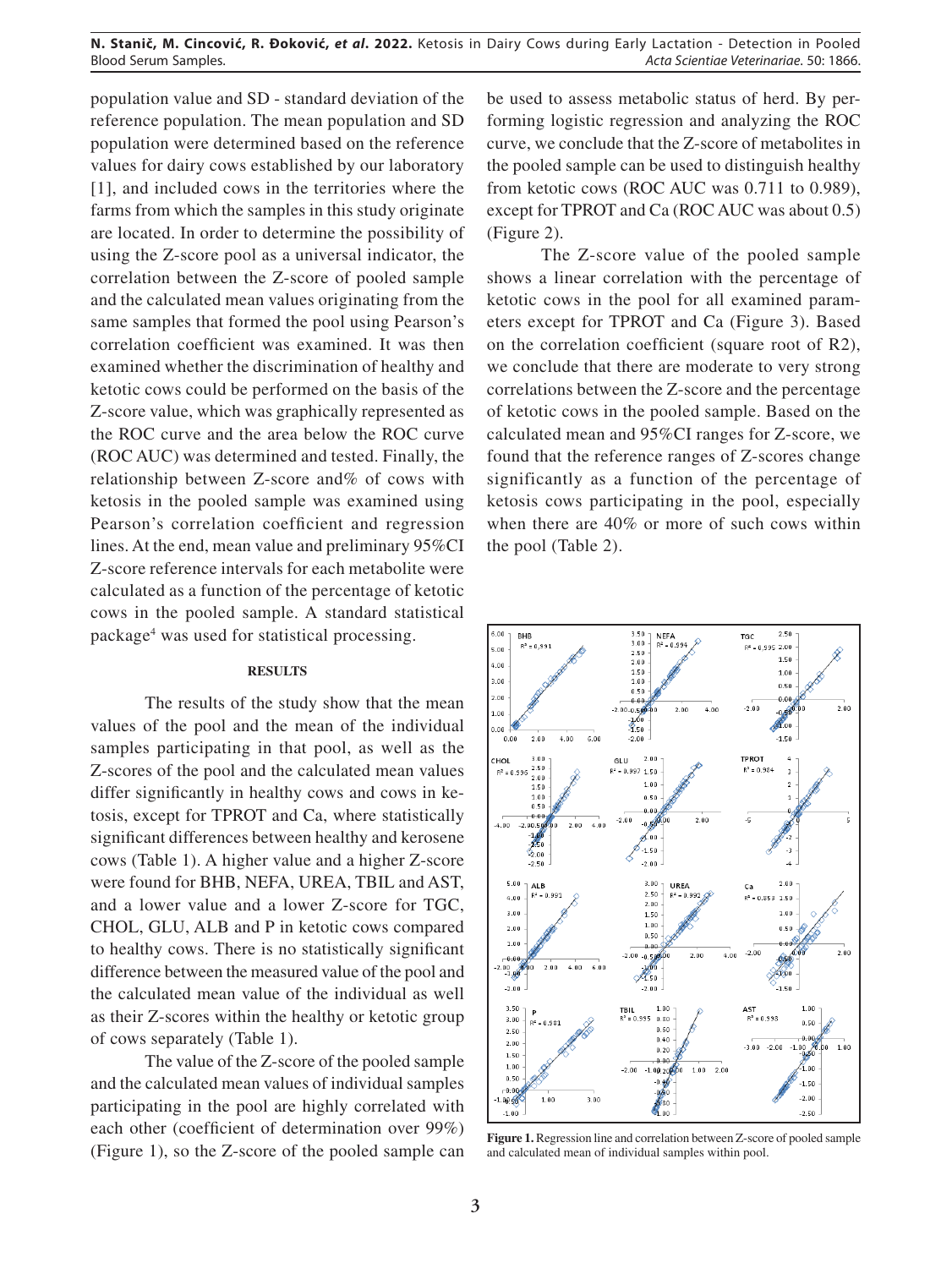

**Figure 2.** Prediction of ketosis based on Z-scores of metabolites in pooled sample.



**Figure 3.** Regressions and correlations between pooled sample Z-score of metabolites and percent of ketotic cows in pool.

| $1.59 \pm 0.35^{\text{A}}$<br>$0.15 \pm 0.07^{A}$<br>Pooled conc.<br>$0.84 \pm 0.16^{A}$<br>$2.56 \pm 0.72^{\text{A}}$<br>$6.28 \pm 1.48^{\circ}$<br>$3.27 \pm 1.12^{A}$<br>$68.7 \pm 8.6^{\circ}$<br>$34.1 \pm 4.5^{\circ}$<br>$69.87 \pm 6.84$<br>$32.36 \pm 5.12$<br>$2.61 \pm 0.76$<br>$4.62 \pm 1.38$<br>$0.68 \pm 0.29$<br>$4.26 \pm 1.67$<br>Ref. value<br>$0.21 \pm 0.1$<br>$0.5 \pm 0.23$<br>CHOL (mmol/L)<br>NEFA (mmol/L)<br>$BHB*$ (mmol/L)<br>TGC (mmol/L)<br>GLU (mmol/L)<br>Urea (mmol/L)<br>TPROT (g/L)<br>Metabolites<br>ALB $(g/L)$ | $0.85 \pm 0.17^{\rm A}$<br>$0.16 \pm 0.07^{\rm A}$<br>$3.28 \pm 1.14^{\text{A}}$<br>$1.64 \pm 0.32^{\circ}$<br>Mean conc. | $-0.56 \pm 0.66$ <sup>a</sup><br>$1.49 \pm 0.72$ <sup>a</sup><br>$3.17 \pm 1.22^{\circ}$<br>Zscore pool | Zscore mean                   |                            |                              |                               |                               |
|-------------------------------------------------------------------------------------------------------------------------------------------------------------------------------------------------------------------------------------------------------------------------------------------------------------------------------------------------------------------------------------------------------------------------------------------------------------------------------------------------------------------------------------------------------|---------------------------------------------------------------------------------------------------------------------------|---------------------------------------------------------------------------------------------------------|-------------------------------|----------------------------|------------------------------|-------------------------------|-------------------------------|
|                                                                                                                                                                                                                                                                                                                                                                                                                                                                                                                                                       |                                                                                                                           |                                                                                                         |                               | Pooled conc.               | Mean conc.                   | Zscore pool                   | Zscore mean                   |
|                                                                                                                                                                                                                                                                                                                                                                                                                                                                                                                                                       |                                                                                                                           |                                                                                                         | $3.3 \pm 1.1^a$               | $0.85 \pm 0.13^{B}$        | $0.85 \pm 0.13^{B}$          | $0.57 \pm 0.45^{\circ}$       | $0.57 \pm 0.45^{\circ}$       |
|                                                                                                                                                                                                                                                                                                                                                                                                                                                                                                                                                       |                                                                                                                           |                                                                                                         | $1.52 \pm 0.75^{\circ}$       | $0.51 \pm 0.14^{B}$        | $0.52 \pm 0.14^{B}$          | $0.06 \pm 0.6$ <sup>b</sup>   | $0.08 \pm 0.61^b$             |
|                                                                                                                                                                                                                                                                                                                                                                                                                                                                                                                                                       |                                                                                                                           |                                                                                                         | $-0.52 \pm 0.69^{\circ}$      | $0.22 \pm 0.09^{\text{B}}$ | $0.22 \pm 0.09^{\text{B}}$   | $0.14 \pm 0.92^b$             | $0.13 \pm 0.93^b$             |
|                                                                                                                                                                                                                                                                                                                                                                                                                                                                                                                                                       |                                                                                                                           | $-0.59 \pm 0.67$ <sup>a</sup>                                                                           | $-0.60 \pm 0.68$              | $4.87 \pm 1.63^{\text{B}}$ | $4.88 \pm 1.64^{B}$          | $0.36 \pm 0.97^{\circ}$       | $0.37 \pm 0.99$ <sup>b</sup>  |
|                                                                                                                                                                                                                                                                                                                                                                                                                                                                                                                                                       | $2.61 \pm 0.72^{\text{A}}$                                                                                                | $-0.06 \pm 0.95$ <sup>a</sup>                                                                           | $0.002 \pm 0.95$ <sup>3</sup> | $3.38 \pm 0.49^{\text{B}}$ | $3.35 \pm 0.49^{\text{B}}$   | $1.02 \pm 0.65^{\circ}$       | $0.97 \pm 0.64$ <sup>b</sup>  |
|                                                                                                                                                                                                                                                                                                                                                                                                                                                                                                                                                       | $68.9 \pm 9.2^{\circ}$                                                                                                    | $-0.17 \pm 1.3^{\circ}$                                                                                 | $-0.13 \pm 1.4^{\circ}$       | $68.2 \pm 10.5^{\circ}$    | $68.4 \pm 8.6^{\circ}$       | $-0.21 \pm 1.6^{\circ}$       | $-0.21 \pm 1.5^{\circ}$       |
|                                                                                                                                                                                                                                                                                                                                                                                                                                                                                                                                                       | $33.5 \pm 4.5^{\circ}$                                                                                                    | $0.33 \pm 0.88^{\circ}$                                                                                 | $0.22 \pm 0.92$ <sup>a</sup>  | $40.1 \pm 6.2^{\text{B}}$  | $39.8 \pm 6.2^{B}$           | $1.51 \pm 1.2^b$              | $1.45 \pm 1.21^b$             |
|                                                                                                                                                                                                                                                                                                                                                                                                                                                                                                                                                       | $6.1 \pm 1.43^{\circ}$                                                                                                    | $1.2 \pm 1.1^a$                                                                                         | $1.04 \pm 1.05$ <sup>a</sup>  | $5.1 \pm 1.49^{\text{B}}$  | $4.82 \pm 1.39^{\text{B}}$   | $0.28 \pm 1.1^{\circ}$        | $0.15 \pm 1.04^{\circ}$       |
| $2.26 \pm 0.26^{\circ}$<br>$2.26 \pm 0.31$<br>Ca (mmol/L)                                                                                                                                                                                                                                                                                                                                                                                                                                                                                             | $2.23 \pm 0.21^{\circ}$                                                                                                   | $0.08 \pm 0.69$                                                                                         | $-0.11 \pm 0.65$ <sup>a</sup> | $2.28 \pm 0.21^{\circ}$    | $2.31 \pm 0.24$ <sup>A</sup> | $0.02 \pm 0.84$ <sup>a</sup>  | $0.17 \pm 0.82^{\circ}$       |
| $2.31 \pm 0$<br>$2.07 \pm 0.4$<br>$P$ (mmol/L)                                                                                                                                                                                                                                                                                                                                                                                                                                                                                                        | $2.37 \pm 0.37^{\text{A}}$<br>$37^{\text{A}}$                                                                             | $0.62 \pm 0.93$ <sup>a</sup>                                                                            | $0.76 \pm 0.93$ <sup>a</sup>  | $2.72 \pm 0.44^{\text{B}}$ | $2.69 \pm 0.47^{\text{B}}$   | $1.63 \pm 1.1^b$              | $1.57\pm1.17^{\rm b}$         |
| $9.48 \pm 2.7^{\circ}$<br>$9.11 \pm 6.7$<br>TBil (µmol/L)                                                                                                                                                                                                                                                                                                                                                                                                                                                                                             | $9.23 \pm 2.61^{\circ}$                                                                                                   | $0.054 \pm 0.4$ <sup>4</sup>                                                                            | $0.02 \pm 0.39^{\circ}$       | $5.01 \pm 2.26^{\text{B}}$ | $5.2 \pm 2.33^{\text{B}}$    | $-0.61 \pm 0.35^{\circ}$      | $-0.59 \pm 0.35^{\circ}$      |
| $84.4 \pm 34.4^{\circ}$<br>$113.5 \pm 48.25$<br>AST <sub>(IUL)</sub>                                                                                                                                                                                                                                                                                                                                                                                                                                                                                  | $88.42 \pm 36.5^{\circ}$                                                                                                  | $-0.61 \pm 0.72$ <sup>a</sup>                                                                           | $-0.52 \pm 0.76^{\circ}$      | $36.8 \pm 12.7^{\text{B}}$ | $35.5 \pm 12.6^8$            | $-1.59 \pm 0.26$ <sup>b</sup> | $-1.62 \pm 0.26$ <sup>b</sup> |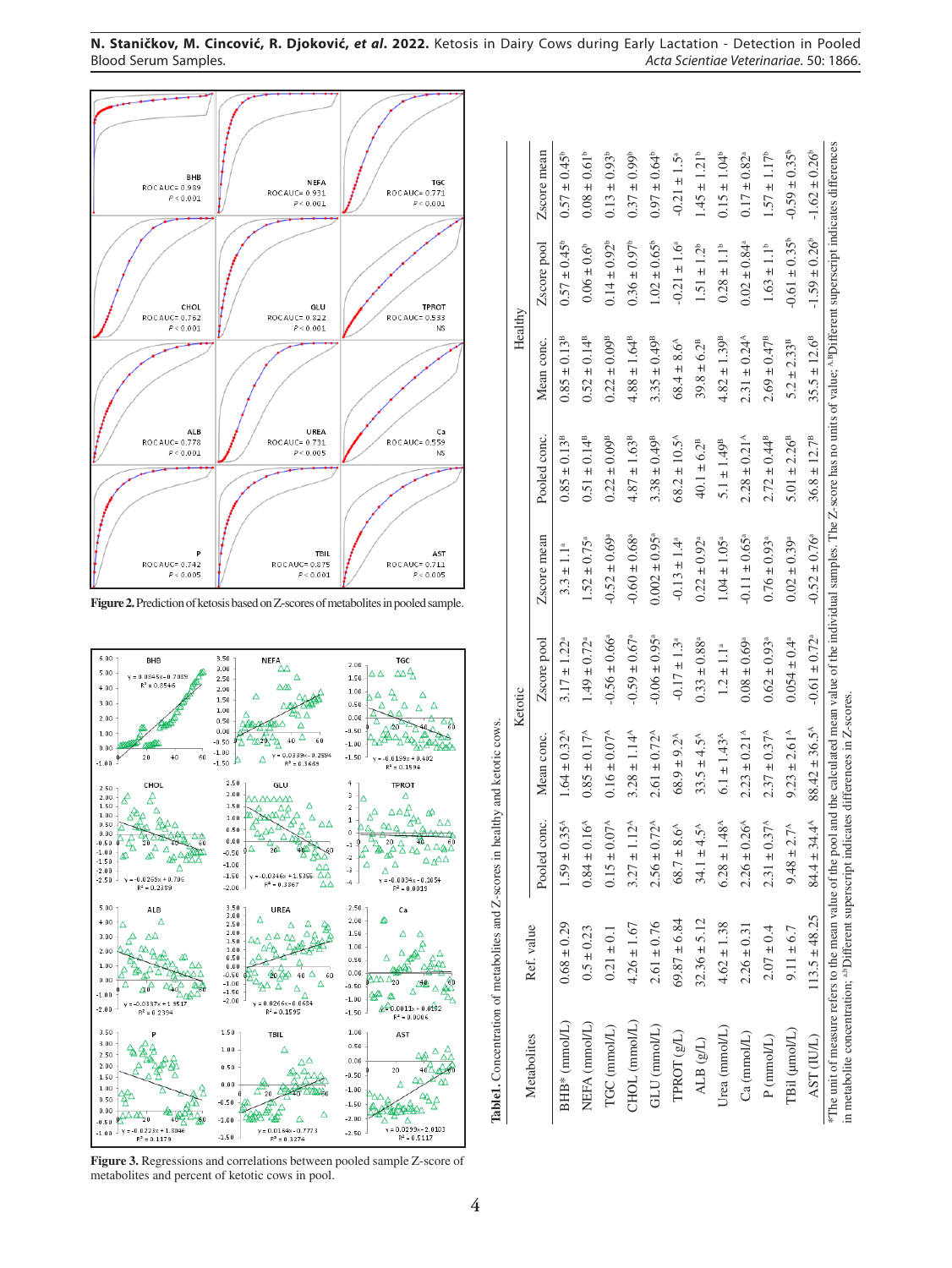**N. Stanič, M. Cincović, R. Ðoković,** *et al***. 2022.** Ketosis in Dairy Cows during Early Lactation - Detection in Pooled Blood Serum Samples. *Acta Scientiae Veterinariae*. 50: 1866.

| Metabolites          |                  |                  |                  | % of ketotic cow in pooled sample |                  |                  |
|----------------------|------------------|------------------|------------------|-----------------------------------|------------------|------------------|
|                      | 10%              | 20%              | 30%              | 40%                               | 50%              | 60%              |
| <b>BHB</b>           | 0.32             | 0.78             | 0.6              | 1.79                              | 3.09             | 4.61             |
|                      | $(0.27 - 0.36)$  | $(0.48 - 1.09)$  | $(0.27 - 0.93)$  | $(1.67-1.91)$                     | $(2.82 - 3.36)$  | $(4.34 - 4.88)$  |
| <b>NEFA</b>          | 0.02             | 0.13             | 0.02             | 1.78                              | 1.15             | 1.54             |
|                      | $(-0.35-0.39)$   | $(-0.36 - 0.62)$ | $(-0.25-0.29)$   | $(1.23 - 2.33)$                   | $(0.66 - 1.64)$  | $(1.43 - 1.65)$  |
| $\operatorname{TGC}$ | 0.32             | $-0.21$          | 0.33             | $-0.28$                           | $-0.59$          | $-0.8$           |
|                      | $(-0.28 - 0.91)$ | $(-0.19-0.61)$   | $(-0.33 - 0.99)$ | $(-0.86-0.3)$                     | $(-0.9-0.3)$     | $(-1.05-0.55)$   |
| <b>CHOL</b>          | 0.17             | 0.58             | 0.34             | $-0.28$                           | $-0.66$          | $-0.85$          |
|                      | $(-0.54 - 0.88)$ | $(0.27 - 0.89)$  | $(-0.39-1.07)$   | $(-0.79 - 0.23)$                  | $(-1.1-0.3)$     | $(-1.13 - 0.57)$ |
| <b>GLU</b>           | 1.01             | 0.99             | 1.05             | 0.59                              | 0.06             | $-0.82$          |
|                      | $(0.61 - 1.41)$  | $(0.56 - 1.42)$  | $(0.64 - 1.47)$  | $(0.21 - 0.97)$                   | $(-0.39-0.5)$    | $(-1.4-0.24)$    |
| <b>TPROT</b>         | 0.1              | $-1.1$           | 0.12             | 0.35                              | $-0.26$          | $-0.61$          |
|                      | $(-0.9-1.1)$     | $(-1.7-0.4)$     | $(-0.9-1.16)$    | $(-0.39-1.1)$                     | $(-1.1-0.6)$     | $(-1.27-0.05)$   |
| <b>ALB</b>           | 1.8              | 0.94             | 1.8              | 0.73                              | 0.24             | 0.02             |
|                      | $(1.1-2.6)$      | $(0.5-1.5)$      | $(0.98 - 2.62)$  | $(0.23 - 1.23)$                   | $(-0.4-0.9)$     | $(-0.42 - 0.46)$ |
| Urea                 | 0.49             | 0.16             | 0.2              | 1.04                              | 1.04             | 1.53             |
|                      | $(-0.24 - 1.22)$ | $(-0.53 - 0.85)$ | $(-0.43 - 0.83)$ | $(0.43 - 1.65)$                   | $(0.27-1.8)$     | $(0.91 - 2.15)$  |
| Ca                   | $-0.61$          | 0.21             | 0.46             | 0.58                              | $-0.04$          | $-0.31$          |
|                      | $(-0.86 - 0.36)$ | $(-0.84-0.9)$    | $(0.19 - 0.73)$  | $(0.17-0.99)$                     | $(-0.4-0.3)$     | $(-0.66 - 0.04)$ |
| ${\bf P}$            | 0.82             | 1.96             | 2.11             | 1.35                              | 0.22             | 0.29             |
|                      | $(0.12 - 1.52)$  | $(1.23 - 2.69)$  | $(1.83 - 2.39)$  | $(0.72 - 1.98)$                   | $(-0.2 - 0.67)$  | $(-00.6-0.64)$   |
| <b>TBIL</b>          | $-0.76$          | $-0.46$          | $-0.62$          | 0.15                              | 0.1              | $-0.08$          |
|                      | $(-0.88 - 0.64)$ | $(-0.71-0.2)$    | $(-0.83 - 0.4)$  | $(-0.1 - 0.4)$                    | $(-0.2-0.4)$     | $(-0.28 - 0.12)$ |
| <b>AST</b>           | $-1.53$          | $-1.68$          | $-1.56$          | $-1.04$                           | $-0.61$          | $-0.16$          |
|                      | $(-1.7-1.36)$    | $(-1.8-1.56)$    | $(-1.75-1.3)$    | $(-1.5 - 0.57)$                   | $(-1.02 - 0.18)$ | $(-0.24 - 0.24)$ |

**Table 2.** Mean value (95%CI) of pooled sample Z-score with different percent of ketotic cow within pool.

#### **DISCUSSION**

Modern research on the metabolic profile in cows requires obtaining as much information as possible from as few samples as possible or as few metabolic parameters as possible that are determined in biological material such as blood or milk.

The goal is to obtain one central result from a large number of results in the form of an integral data that would indicate a metabolic imbalance. Today, numerous technological methods are used, from sensors to various models of neural networks in order to maximize the value of routine data obtained in the diagnosis of ketosis, and the use of Z-scores is of great importance in normalizing the network [19,27,30].

In order to obtain integral data, intraindividual variability and subject-based reference values were determined [18]. Also, the classification of cows according to the values of anabolic and catabolic indicators in periparturient period enables the prediction of the values of metabolic parameters in the first eight weeks after calving [2,6,16]. Determination of the main components and reduction of the number of metabolic parameters in ketosis cows shows which parameters are higher and which are less important in diagnosis [7], and centering and normalization of these parameters using Z-score is also of great importance.

In our paper, we examined the possibility of reducing the number of samples by pulling individual samples, and the Z-score was chosen as a universal indicator of position within the known frequency distribution of reference values used in our region. The frequency distribution of the pools relative to the normal distribution expressed through the QQ plot shows a sigmoid curve (non-shown results) which implies a tendency for the pools to be uniform and more stable than individual samples. Pulling of samples of different biological materials and determination of Z-score is of great importance in the application of modern omix methods when maintaining variability within the examined group [20,21]. All of the above speaks in favor of efforts to find a way to obtain the most valid diagnostic or prognostic information from as few samples and/or as few blood parameters as possible, where pooling and the use of Z-scores are of great importance.

The concentrations of metabolites in the sample pool are unique values for the herd participating in the pool. There is an almost ideal correlation between the Z-score of the pool and individual values,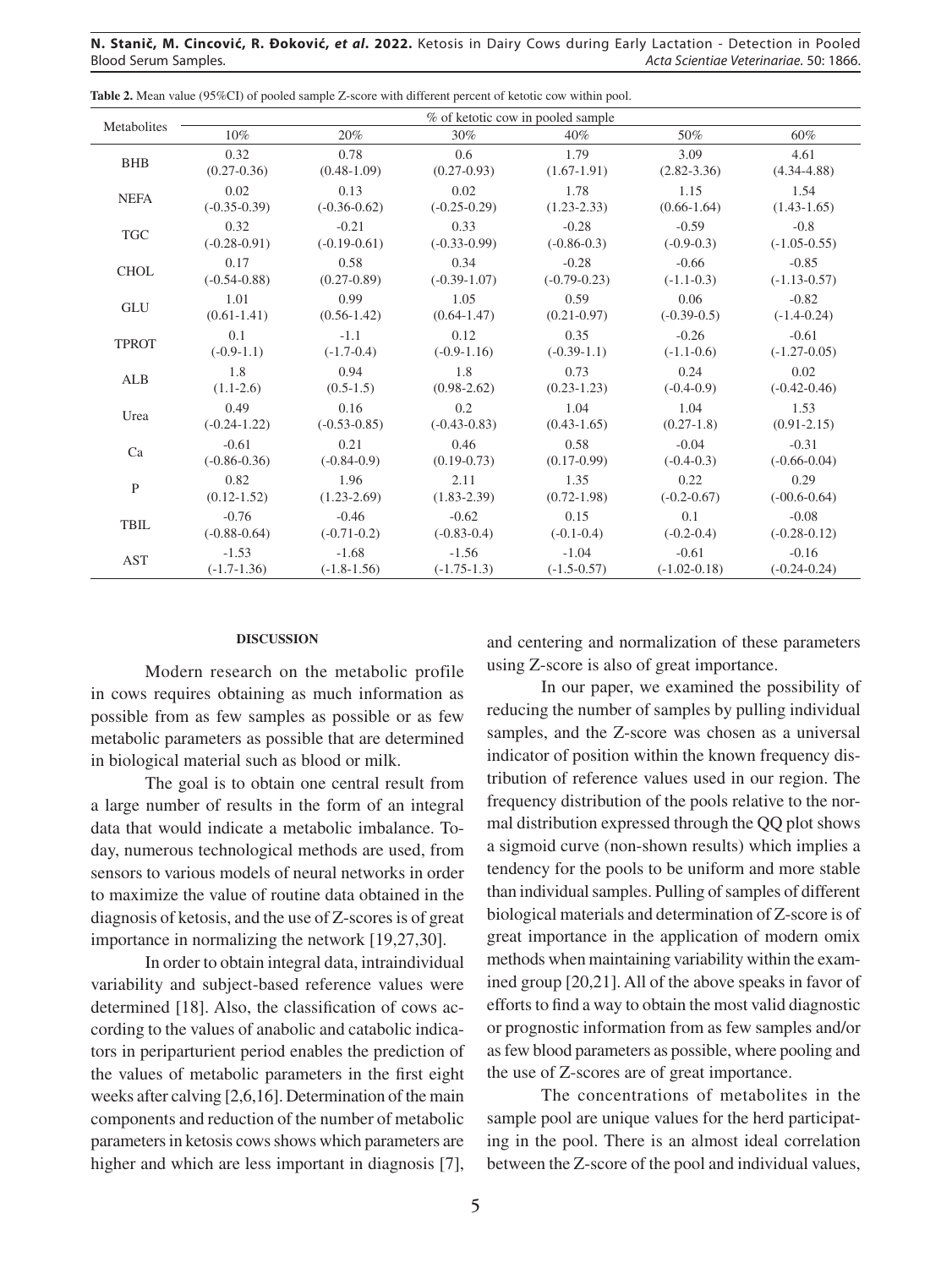which means that the Z-score of the pool is suitable for herd-level assessment of metabolic status. Our results agree with previously published results [28,33]. The value of the Z-score does not show signs of systemic deviation in the pool in relation to the Z-score of the calculated average, as well as in relation to the known reference value (Z-score deviation <2 for most parameters, except for those that change drastically in ketosis). This finding confirms the possibility of using the Z-score, because the system deviation values of the pooled sample in relation to the average of individual samples reduces the possibility of using the pool in decision making [12]. Z-scores of blood metabolites showed ability for discrimination between healthy and ketotic cow. In general, an ROC AUC of 0.7 to 0.8 is considered acceptable, 0.8 to 0.9 is considered excellent, and more than 0.9 is considered outstanding [13].

All selected metabolites and their Z-scores (except TPROT and Ca) showed a significant difference between healthy and ketotic cows. Hussein *et al*. [14] showed that the lactation period significantly affects the values of metabolites in the pooled sample, and there is a statistically significant difference between a healthy herd and a herd that was burdened with metabolic diseases such as ketosis or milk fever. Differences in metabolic values between different health categories were most pronounced in early lactation, which is consistent with our results. The same author found statistically significant differences for BHB, NEFA, TBIL, AST, Ca, P, which coincides with our results, but did not find a statistically significant difference for CHOL. In our experiment, the concentration of BHB is significantly higher in ketosis cows and increases linearly with the percentage of ketosis samples in the pooled sample. BHB is important in the diagnosis of subclinical and clinical ketosis, and a large number of different tests have been developed for its determination, which confirm that this metabolite is of primary importance in the diagnosis of ketosis [11]. In addition to the above, cut-off values were found for NEFA, TBIL, GLU and AST [4,8,22,31] important for the diagnosis of ketosis, which confirms the diagnostic or prognostic significance of these metabolites. Lower concentrations of ALB, CHOL and TGC are signs of hepatocyte fatty infiltration that often accompanies ketosis, as it occurs as a result of subcellular rearrangement of hepatocytes due to their overload of fatty acids and ketones in early lactation [5,24,26].

Z-score values significantly correlated with the percentage of ketotic cows in the pool, which agrees with previous results in which a correlation was found between standard deviation and the percentage of cows with metabolic parameters outside the reference values [33]. In order to evaluate the practical application of the Z-score of the pulled sample in the detection of ketosis cows, we calculated their potential reference range and examined the degree of overlap of these ranks between pools with different percentages of ketosis cows. The results show that 95% of the CI reference ranges of the Z-score overlap less (i.e., differ more) if there are 40-60% of ketosis cows in the pool compared to pools in which there are 10-30% of ketosis cows. Considering that the prevalence of ketosis in cows ranges from 30 to over 50% [3], this further confirms the potential of the Z-score of the pooled sample in detecting the presence of ketosis in the herd.

# **CONCLUSIONS**

The measured values of metabolites in the pooled sample and the arithmetic mean of the values of individual samples included in the same pool are almost identical, and the Z-score of these 2 groups of results is ideally correlated, which confirms the possibility of using the pooled sample in assessing metabolic status. The Z-score of the metabolite of the pooled samples can be used to distinguish ketotic from healthy cows. The Z-score significantly correlates with the % of ketosis samples in the pooled sample. The use of a Z-score of a pooled sample can be a useful and economical way to assess ketosis in a herd of cows during early lactation.

#### MANUFACTURERS

1 BD Vacutainer. Franklin Lakes, N.J, USA.

3 Rayto Life and Analytical Sciences Co. Ltd. Shenzhen, China.

4 SPSS, International Business Machines Corporation. Armonk, NY, USA.

*Funding***.** This research was supported by grants No. 451-03- 9/2021-14/200117 from Ministry of education, science and technological development Serbia.

*Ethical approval***.** The Ethics Committee on animal use at University of Novi Sad (number IV-2017-02) approved this study.

*Declaration of interest***.** The authors report no conflicts of interest. The authors alone are responsible for the content and writing of paper.

<sup>2</sup> BioSystems S.A. Barcelona, Spain.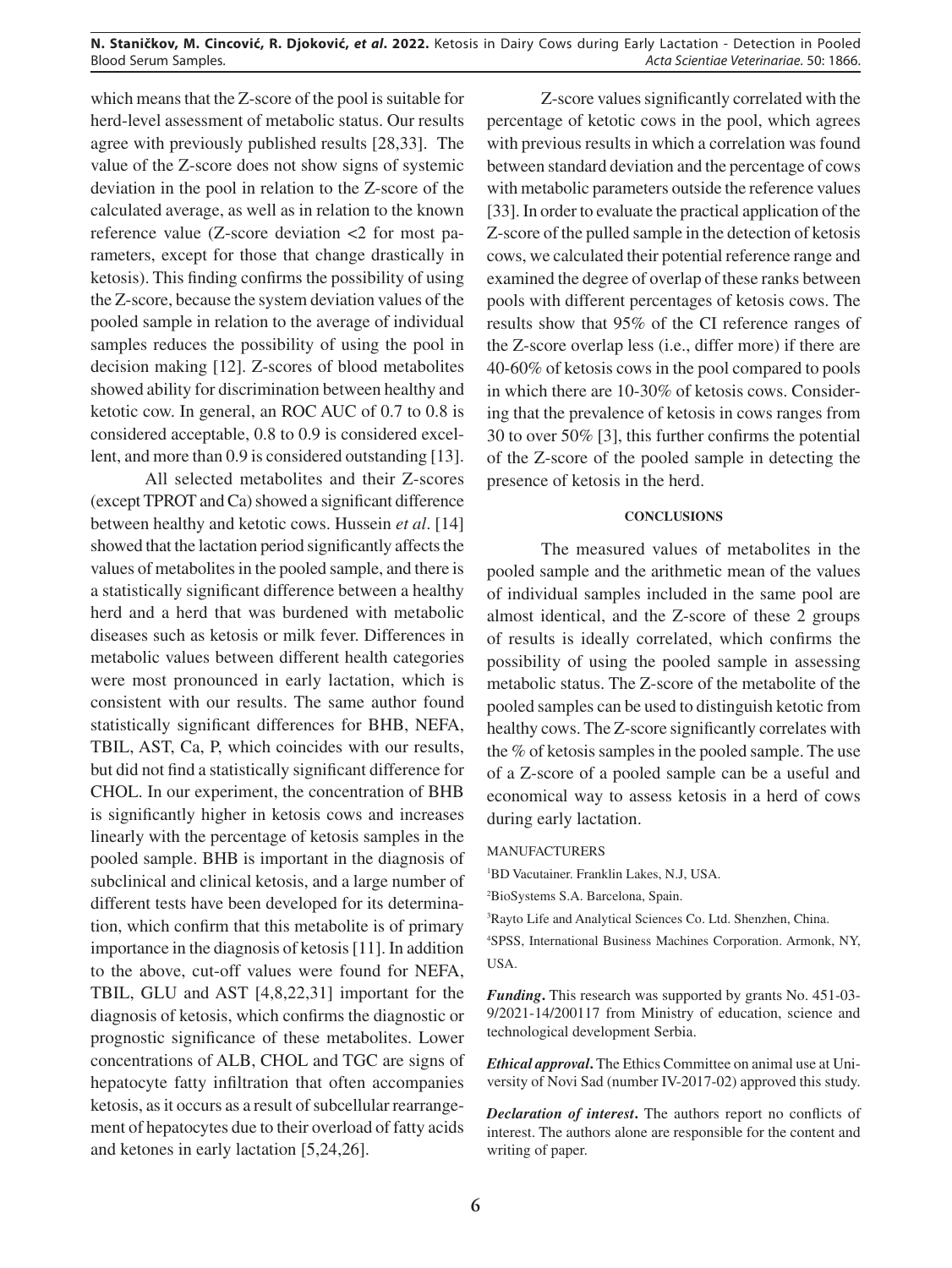# **REFERENCES**

- **1 Belić B. & Cincović M.R. 2020.** Reference value of blood parameters in cattle. In: *Reference Values of Laboratory Blood Parameters in Animals*. Novi Sad (in Serbian): Faculty of Agriculture-Department of Veterinary Medicine, pp.40-110.
- **2 Belić B., Cincović M., Lakić I., Đoković R., Petrović M., Ježek J. & Starič J. 2018.** Metabolic status of dairy cows grouped by anabolic and catabolic indicators of metabolic stress in early lactation. *Acta Scientiae Veterinariae*. 46: 1607. 9p.
- **3 Berge A.C. & Vertenten G. 2014.** A field study to determine the prevalence, dairy herd management systems, and fresh cow clinical conditions associated with ketosis in western European dairy herds. *Journal of Dairy Science*. 97: 2145-2154.
- **4 Cao Y., Zhang J., Yang W., Xia C., Zhang H.Y., Wang Y.H. & Xu C. 2017.** Predictive value of plasma parameters in the risk of postpartum ketosis in dairy cows. *Journal of Veterinary Research*. 61: 91-95.
- **5 Chuang X.U., Tai-yu S., Yuan Y.A.O., Hong-jiang Y., Cheng X.I.A. & Hong-you Z. 2016.** Blood clinicopathological differences between type I and II ketosis in dairy cows. *Indian Journal of Animal Research*. 50(5): 753-758
- **6 Cincović M.R., Belić B., Radojičić B., Hristov S. & Đoković R. 2012.** Influence of lipolysis and ketogenesis to metabolic and hematological parameters in dairy cows during periparturient period. *Acta Veterinaria Beograd*. 62(4): 429-444.
- 7 Cincović M.R., Delić-Vujanović B., Đoković R., Belić B., Blond B., Grubač S., Krnjaić S. & Majkić M. 2021. Multiparametric analysis of blood parameters and hyperketonemia in cows. *Acta Agriculturae Serbica*. 26(52): 137-143.
- **8 Delić B., Belić B., Cincović M.R., Djokovic R. & Lakić I. 2020.** Metabolic adaptation in first week after calving and early prediction of ketosis type I and II in dairy cows. *Large Animal Review*. 26(2): 51-55.
- **9 Deniz A., Aksoy K. & Metin M. 2020.** Transition period and subclinical ketosis in dairy cattle: association with milk production, metabolic and reproductive disorders and economic aspects. *Medycyna Weterynaryjna*. 76(09): 495-502
- 10 Djoković R., Dosković V., Cincović M., Belić B., Fratrić N., Jašović B. & Lalović M. 2017. Estimation of Insulin Resistance in Healthy and Ketotic Cows during an Intravenous Glucose Tolerance Test. *Pakistan Veterinary Journal*. 37(4): 387-392.
- 11 Đoković R., Ilić Z., Kurćubić V., Petrović M., Cincović M., Petrović M.P. & Caro-Petrović V. 2019. Diagnosis of subclinical ketosis in dairy cows. *Biotechnology in Animal Husbandry*. 35(2): 111-125.
- **12 Hakama M., Hakulinen T., Kenward M.G., Aaran R.K., Aromaa A., Knekt P., Nikkari T., Teppo L. & Peto R. 2004.** Blood biochemistry and the risk of cancer Effect of sample pooling. *Acta Oncologica*. 43(7): 667-674.
- **13 Hosmer D.W. & Lemeshow S. 2000.** *Applied Logistic Regression*. 2nd edn. New York: John Wiley and Sons, pp.160- 164.
- **14 Hussein H.A., Westphal A. & Staufenbiel R. 2013.** Pooled serum sample metabolic profiling as a screening tool in dairy herds with a history of ketosis or milk fever. *Comparative Clinical Pathology*. 22(6): 1075-1082.
- **15 Ježek J., Cincović M.R., Nemec M., Belić B., Djoković R., Klinkon M. & Starič J. 2017.** Beta-hydroxybutyrate in milk as screening test for subclinical ketosis in dairy cows. *Polish Journal of Veterinary Sciences*. 20(3): 507-512.
- **16 Kessel S., Stroehl M., Meyer H.H.D., Hiss S., Sauerwein H., Schwarz F.J. & Bruckmaier R.M. 2008.** Individual variability in physiological adaptation to metabolic stress during early lactation in dairy cows kept under equal conditions. *Journal of Animal Science*. 86(11): 2903-2912.
- **17 Kovačević D., Cincović M., Belić B., Đoković R. & Majkić M. 2021.** Blood Serum Stability Limit and Maximum Storage Time of Bovine Samples. *Acta Scientiae Veterinariae*. 49: 1815. 9p.
- 18 Kovačević V., Cincović M.R., Belić B., Đoković R., Lakić I., Radinović M. & Potkonjak A. 2021. Biological variations of hematologic and biochemical parameters in cows during early lactation. *Polish Journal of Veterinary Science*. 24(1): 119-125.
- **19 Lei M.A.C. & Simões J. 2021.** Invited Review: Ketosis Diagnosis and Monitoring in High-Producing Dairy Cows. *Dairy*. 2(2): 303-325.
- 20 Maity S., Rubić I., Kuleš J., Horvatić A., Đuričić D., Samardžija M., Ljubić B.B., Turk R., Gračner D., Maćešić **N., Valpotić H. & Mrljak V. 2021.** Integrated Metabolomics and Proteomics Dynamics of Serum Samples Reveals Dietary Zeolite Clinoptilolite Supplementation Restores Energy Balance in High Yielding Dairy Cows. *Metabolites*. 11(12): 842.